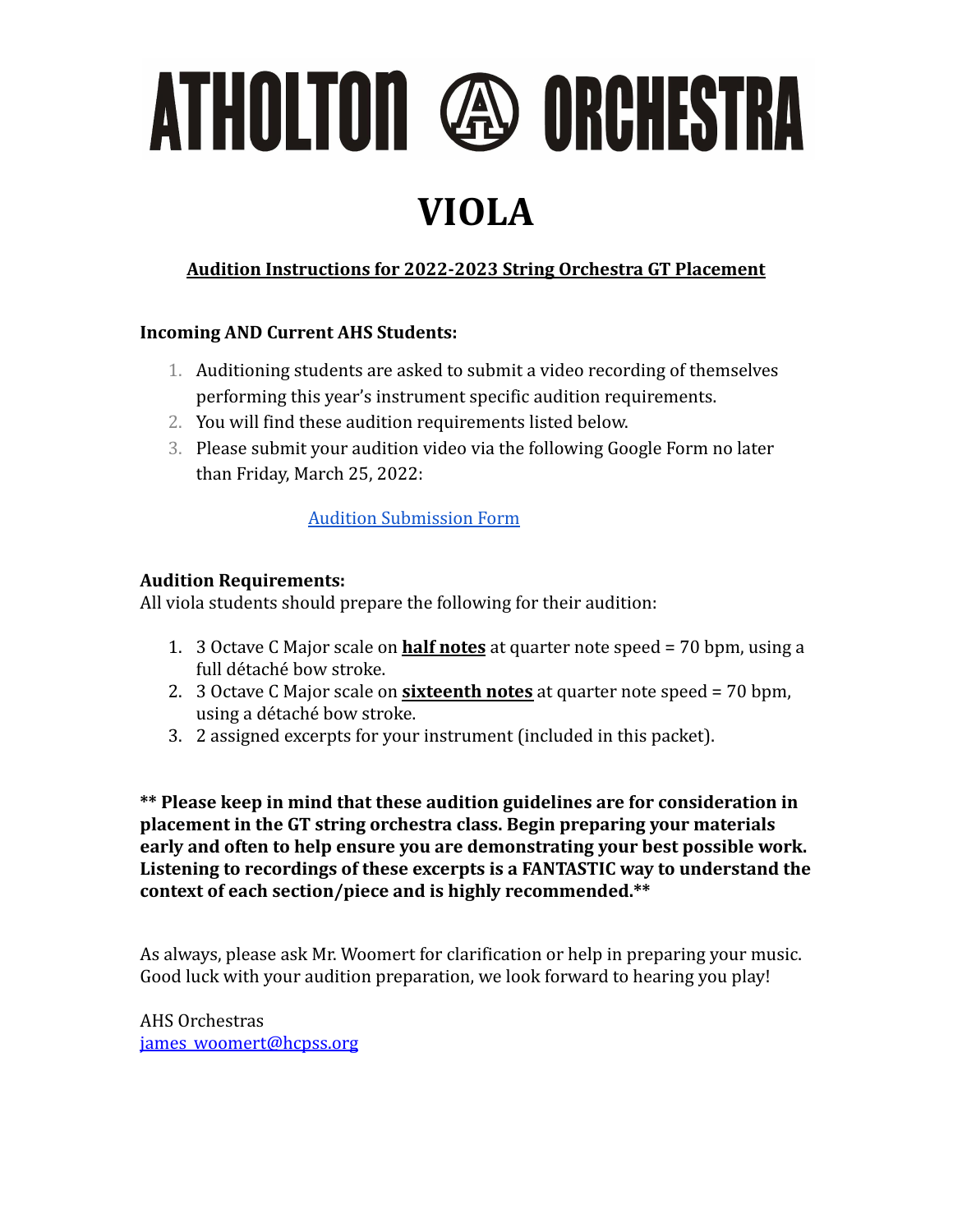### ATHOLTON **49 ORCHESTRA**